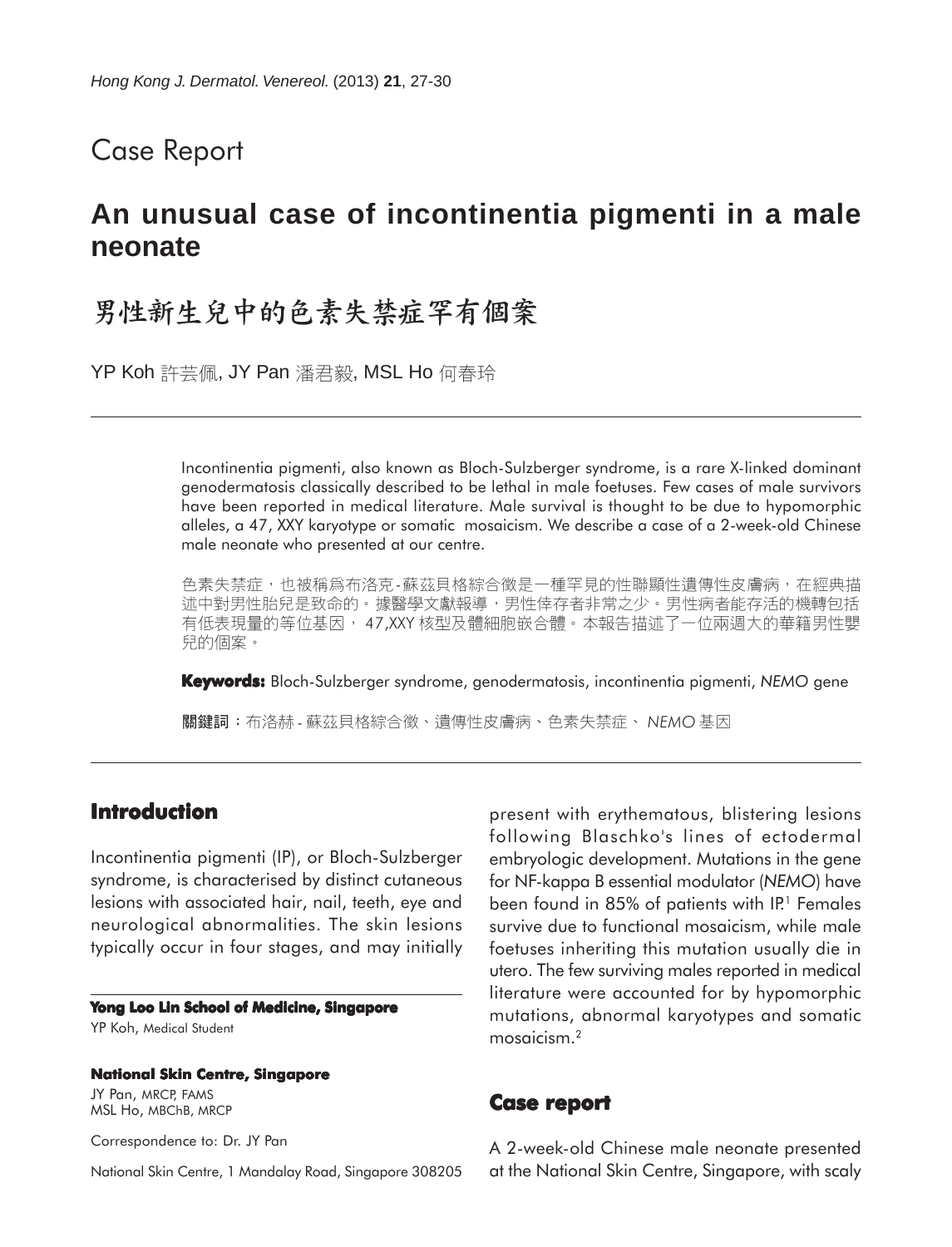and pustulo-vesicular rashes in the groin, buttocks and axillae since birth (Figure 1). Most of the lesions were linearly distributed along the lines of Blaschko. He was otherwise feeding and growing well. The patient was delivered at full term via normal vaginal delivery with no obstetric complications. He was the only child in his family. His mother did not have any previous history of spontaneous abortions or miscarriages, and she did not have any hypopigmented skin areas. There was no known family history of genetic, dermatologic, neurologic or opthalmologic conditions.

Initial differential diagnoses by the paediatrician included herpes simplex infection, immunobullous conditions and neonatal lupus. A Tzanck smear showed numerous eosinophils. The Gram stain, fungal smear and herpes isolation were all negative. Histopathological examination revealed multi-loculated distended intraepidermal blisters filled with serous fluid and numerous eosinophils (Figures 2 and 3). The dermis showed superficial perivascular and interstitial infiltrates composed of a mixture of eosinophils, lymphocytes and histiocytes. This was consistent with a diagnosis of IP.



**Figure 1.** (a) Pustulo-vesicular rashes at the groin area. These lesions were linearly distributed along lines of Blaschko. (b) Similar lesions in the axilla.



**Figure 2.** Multi-loculated distended intraepidermal blisters (H & E Stain, x 40).



**Figure 3. Figure 3.** The blisters were filled with serous fluid and contained eosinophils (H & E Stain, x 100).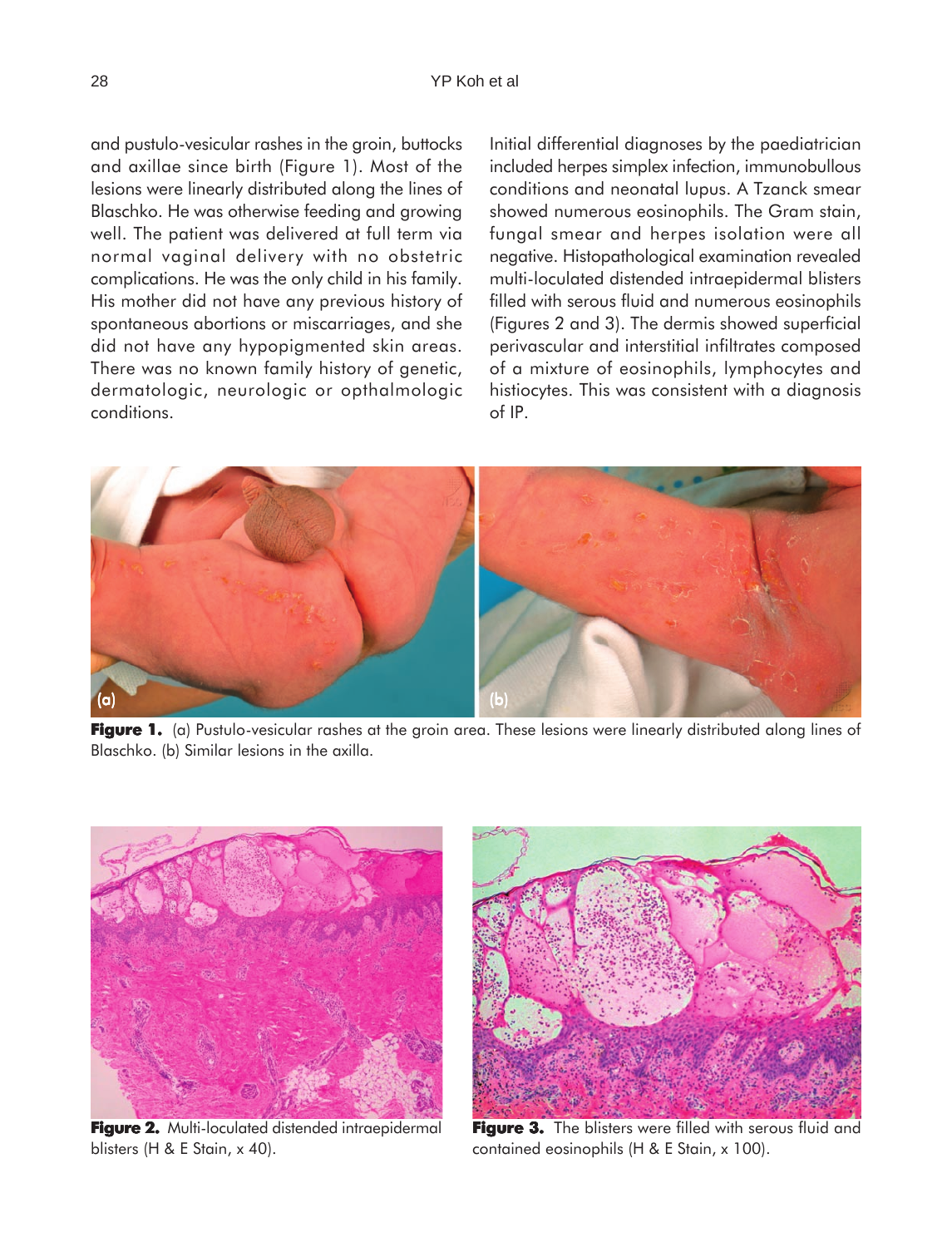At four weeks of age, most of the pustules and vesicles had resolved and were replaced by scabs. Genetic studies were carried out to look for the *NEMO* gene mutation. The blood results were negative, whilst the DNA in the skin biopsy specimen was inadequate for amplification. This is due to the small size of the specimen leading to a low DNA load in the paraffin section. We plan to perform a skin scrape of the lesional cells to increase the yield for genetic testing upon his next visit. The parents were offered genetic counselling and informed of the possible extradermal complications. Referrals were made to the neurologist, opthalmologist and dentist.

## **Discussion**

The diagnosis of incontinentia pigmenti is made based on the clinical appearance of typical cutaneous lesions and its characteristic distribution along the Blaschko lines. Histopathological features include a spongiotic dermatitis with eosinophilic infiltrate and large dyskeratotic cells during the vesicular stage.<sup>3</sup>

Initial differentials for an infective cause such as herpes simplex, bacterial impetigo and cutaneous candidiasis were ruled out by the negative smear or culture. There was no maternal history suggestive of immunobullous conditions that could have occurred via transplacental passage and the patient was negative for IgG antibodies to immunobullous conditions such as neonatal bullous pemphigoid. Neonatal lupus was considered; however, there was an absence of annular lesions or maternal history of lupus.

#### *Clinical features*

Cutaneous features of incontinentia pigmenti can be grouped into four stages, namely vesicular, verrucous, hyperpigmented and atrophic/hypopigmented stages. Extracutaneous manifestations include hair, nail, teeth, eye and neurological abnormalities. A review of 40 male patients indicated tooth abnormalities to be the most common (40%), followed by hair, eye and central nervous system anomalies (30%).4 Dental abnormalities often present as a delay in the eruption of teeth, missing or small teeth and pegshaped or cone-shaped teeth. There may be alopecia, retinal vascular abnormalities, cataracts or uveitis. Complications involving the central nervous system include seizures and mental retardation. At the time of presentation, our patient did not have any apparent extracutaneous manifestations and we have made the appropriate referrals for follow-up.

The male clinical phenotype of IP remains largely unknown. Studies suggest that affected males generally go through the same clinical process as females. However, a notable difference is that males tend to have more localised presentations<sup>5</sup> and may even have unilateral cutaneous and extracutaneous manifestations. These unilateral presentations do not appear to represent a milder phenotype; the majority of patients in this subset subsequently develop bilateral skin lesions.4 This could possibly be due to an incomplete expression of an unstable premutation that is otherwise silent in a normal male during embryogenesis.<sup>6</sup>

### *Molecular studies*

Incontinentia pigmenti is a genodermatosis associated with mutations in the *NEMO* gene on chromosome Xq28. Hsiao et al screened for the *NEMO* gene mutation in a population of Chinese patients with IP, and found that the mutation was present in 66.7% of patients.<sup>7</sup> In another study conducted by Fusco et al in a cohort of Italian patients, *NEMO* gene mutation was found in 60- 80% of these patients.<sup>8</sup> Hence, the frequency of *NEMO* mutations in IP is comparable in both Western and Asian populations.<sup>7</sup> Since the majority of cases arose from de novo mutations in patients with no prior family history, the Asian population is equally susceptible to IP.7